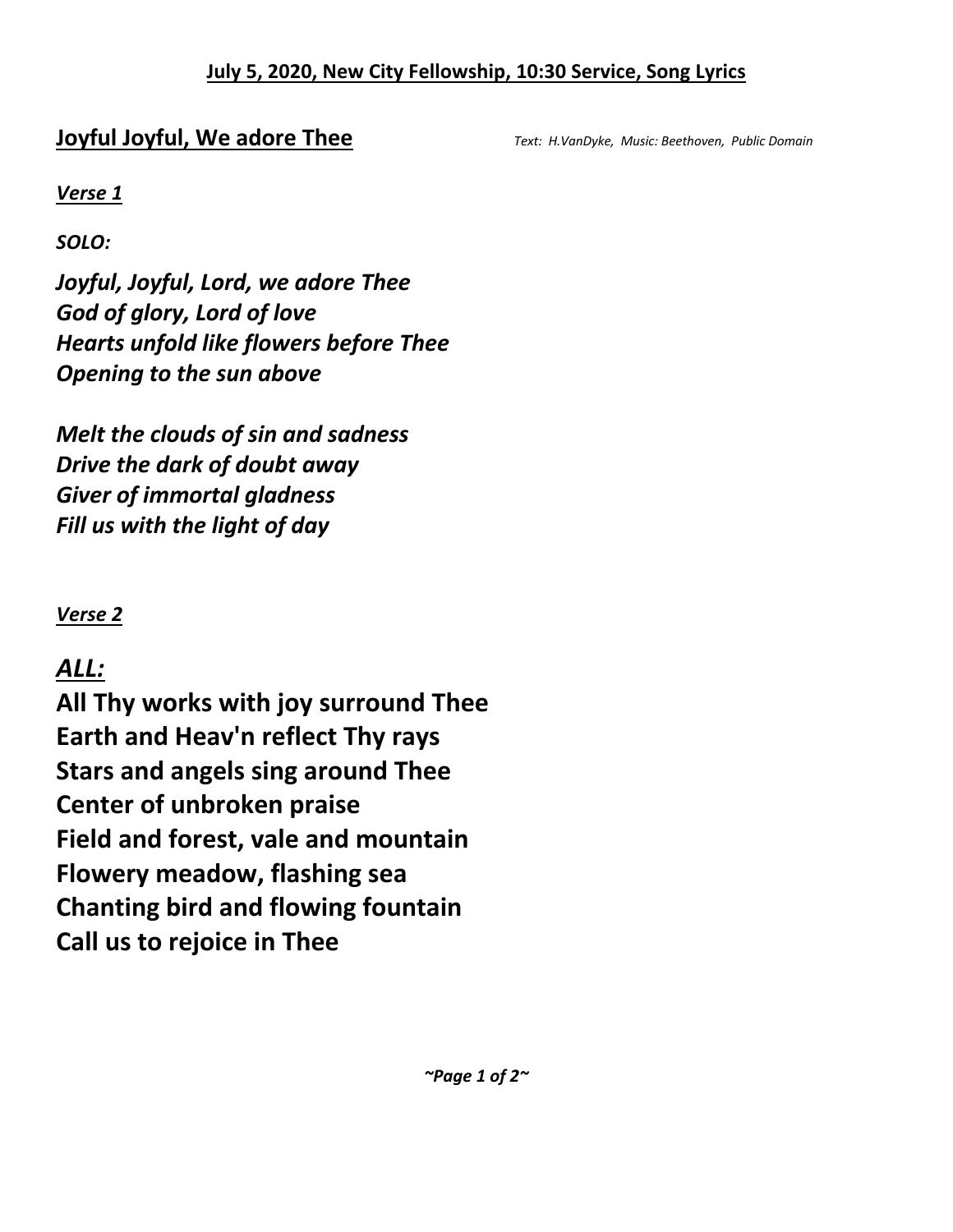# *Verse 3*

# *ALL:*

**Thou art giving and forgiving Ever blessing, ever blest Wellspring of the joy of living Ocean depth of happy rest Thou our Father, Christ, our brother All who live in love are Thine Teach us how to love each other Lift us to the joy divine**

# *Verse 4*

# *ALL:*

**Mortals join the happy chorus Which the morning stars began Father love is reigning o'er us Brother love binds man to man Ever singing, march we onward Victors in the midst of strife Joyful music leads us sunward In the triumph song of life**

> *Public Domain CCLI License No. 832834*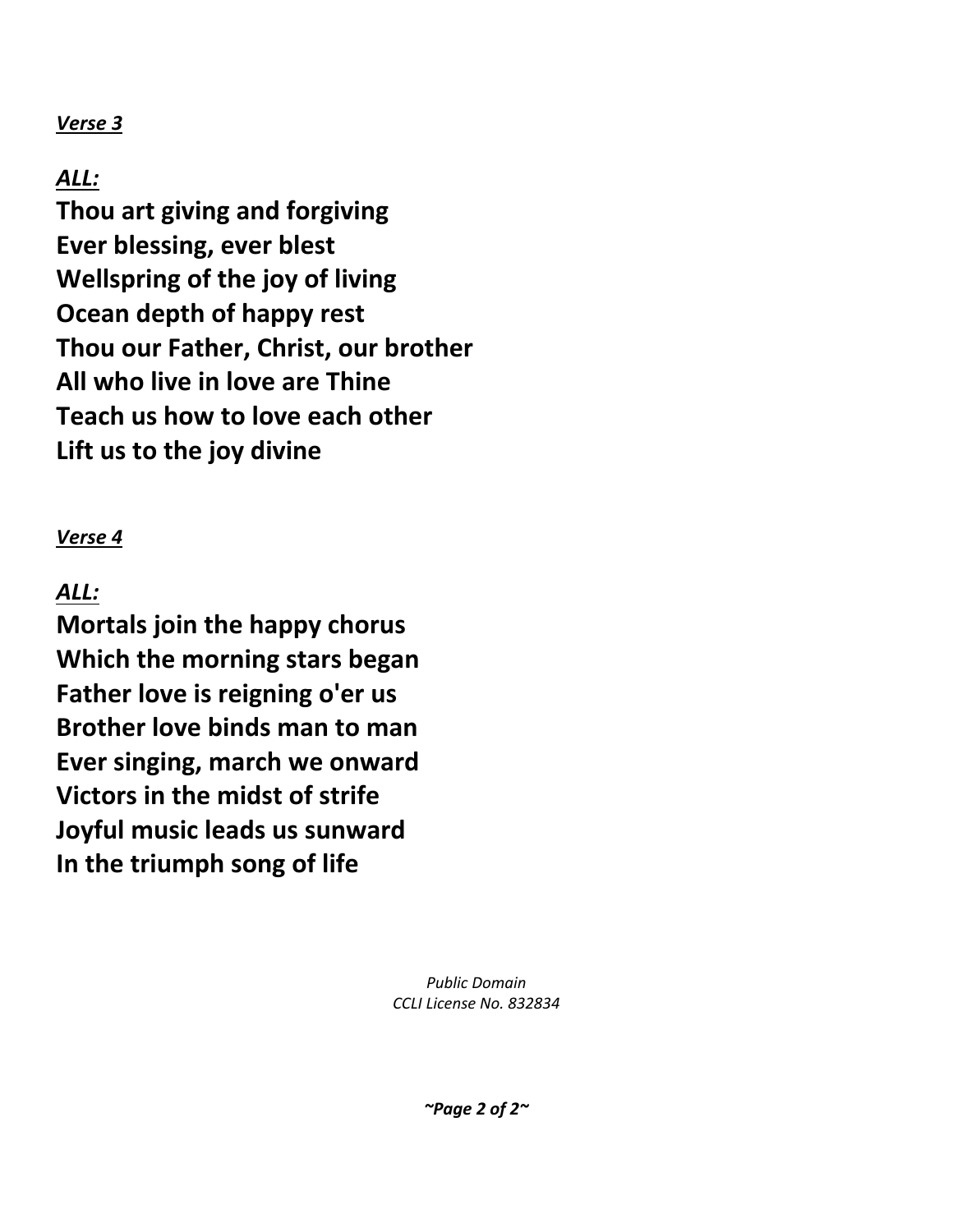### *Leader & Response (Singers & Congregation in parenthesis)*

**You're the Lion of Judah (Lion of Judah) You are my Lord and King (You are my Lord and King) You're the Lion of Judah (Lion of Judah) You reign over everything (Reign over everything)**

**You're the Lion of Judah (Lion of Judah) You are the Great I Am (You are the Great I Am) You're the Lion of Judah (Lion of Judah) You rule over all the land (Rule over all the land)**

**You're Holy (Holy) Mighty (Mighty) Worthy (Worthy) Of the glory (Glory)**

**You're Holy (Holy) Mighty (Mighty) Worthy (Worthy) Of glory (Glory)**

**I lift your name on high (I lift Your name on high) I lift your name on high (I lift Your name on high) I lift your name on high (I lift Your name on high) ALL:****I LIFT YOUR NAME** 

# *(REPEAT FROM THE TOP)*

# *ALL SING:*

**Help me lift Him up (3x's) Higher and higher Help me lift Him up (3x's) Higher and higher Help me lift Him up (3x's) Higher and higher** 

**Higher and higher, Higher and higher**

**HELP ME LIFT HIM UP!** 

*© Maize Music (Admin. by Fresh Wine Records) CCLI License No. 832734*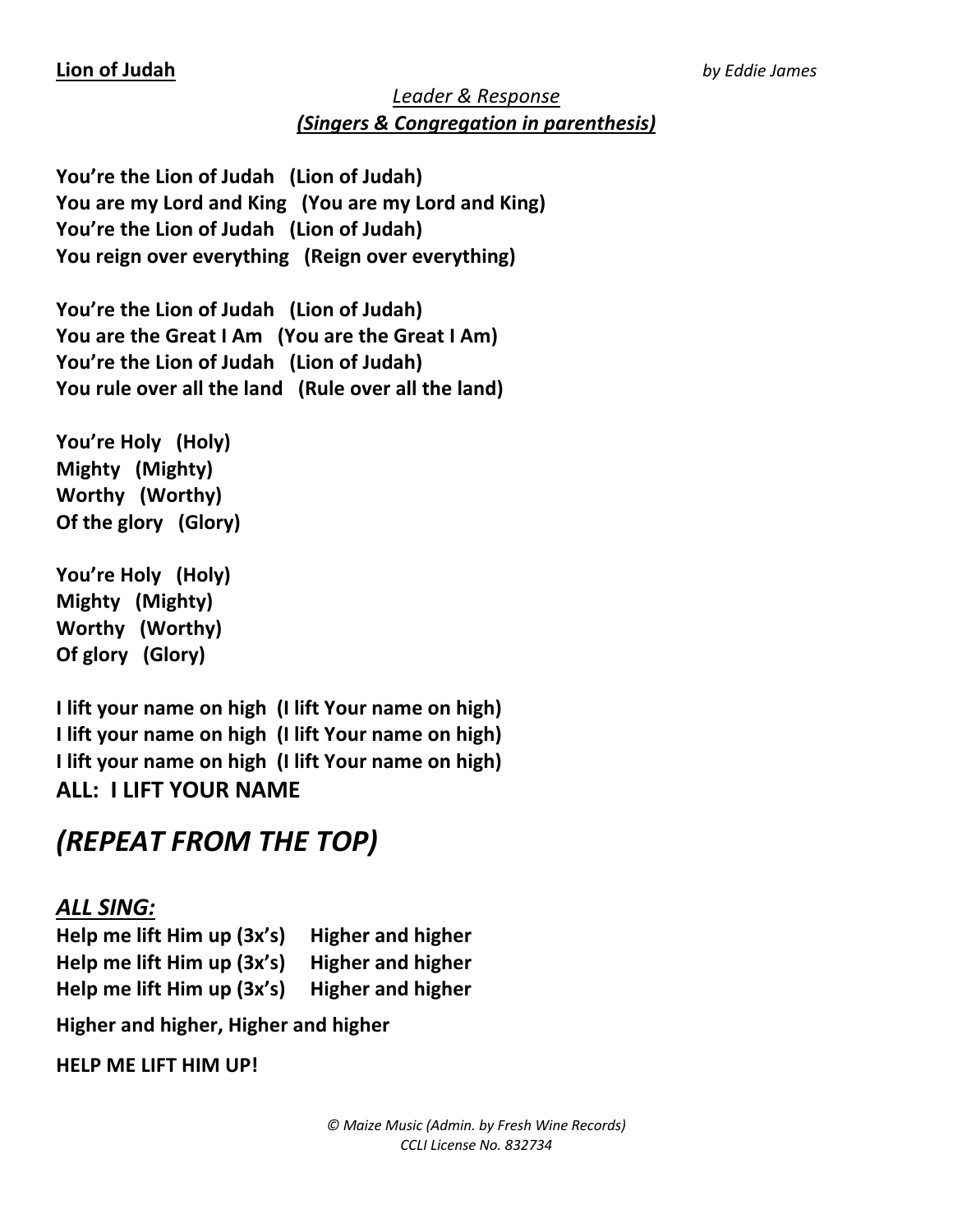#### *Verse 1*

**What love could remember no wrongs we have done Omniscient, all knowing, He counts not their sum Thrown into a sea without bottom or shore Our sins they are many His mercy is more**

#### *Verse 2*

**What patience would wait as we constantly roam What Father so tender is calling us home He welcomes the weakest, the vilest, the poor Our sins they are many His mercy is more**

### *Chorus*

**Praise the Lord His mercy is more Stronger than darkness New every morn Our sins they are many His mercy is more**

#### *Verse 3*

**What riches of kindness He lavished on us His blood was the payment, His life was the cost We stood 'neath a debt we could never afford Our sins they are many His mercy is more**

#### *Chorus*

**Praise the Lord His mercy is more Stronger than darkness New every morn Our sins they are many His mercy is more**

# *(Repeat Chorus)*

### *Ending*

**Our sins they are many, His mercy is more** 

*© 2016 Getty Music Hymns and Songs (Admin. by Music Services, Inc.) Love Your Enemies Publishing (Admin. by Music Services, Inc.) CCLI License # 832734*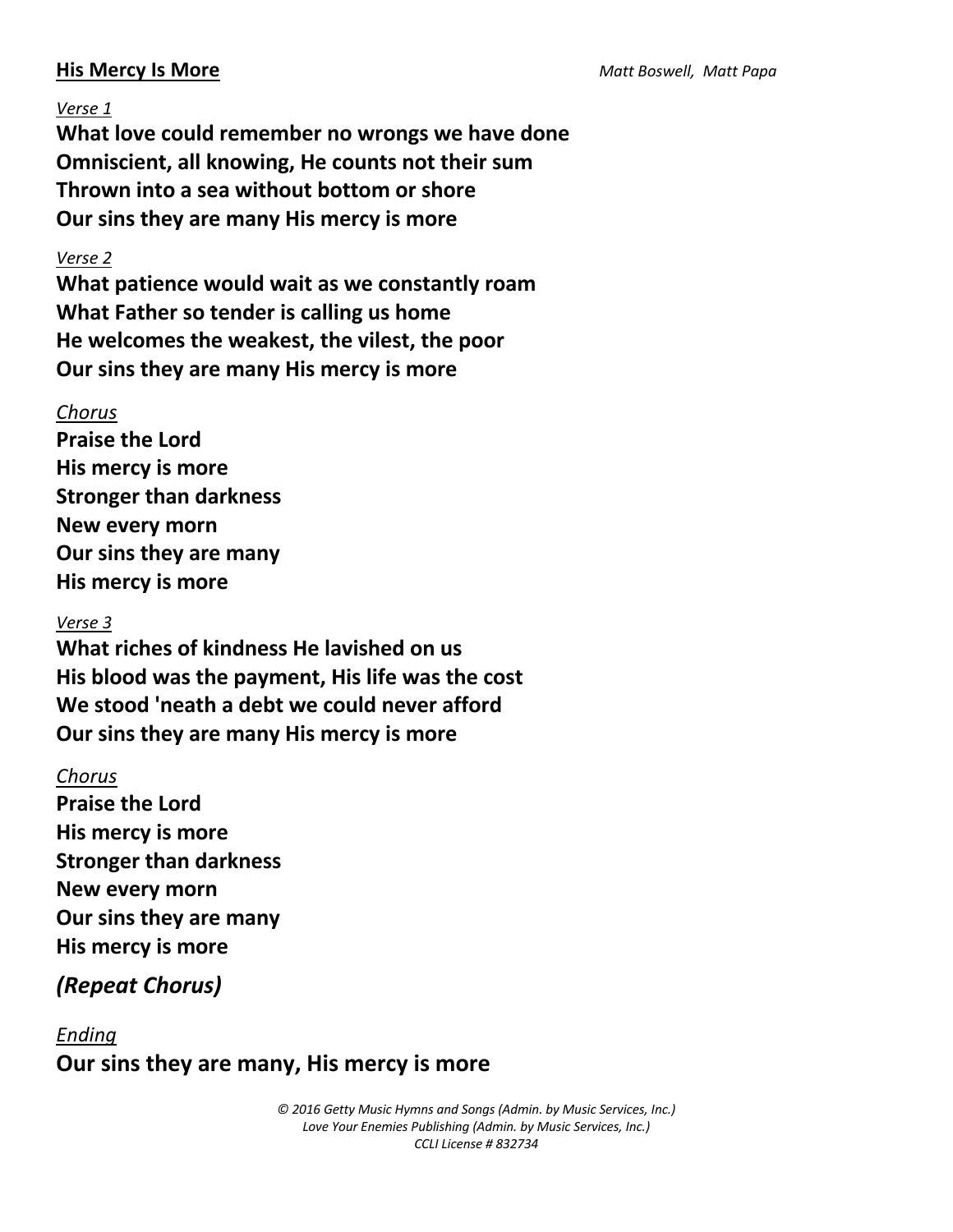# **Center of my Joy** *Richard Smallwood*

## *Chorus*

**Jesus, You're the center of my joy All that's good and perfect comes from You You're the heart of my contentment Hope for all I do Jesus, You're the center of my joy**

## *Verse 1*

**When I've lost my direction, You're the compass for my way You're the fire and light when nights are long and cold In sadness You are the laughter that shatters all my fears When I'm all alone Your hand is there to hold**

## *Chorus*

**Jesus, You're the center of my joy All that's good and perfect comes from You You're the heart of my contentment Hope for all I do Jesus, You're the center of my joy**

# *Verse 2*

**You are why I find pleasure in the simple things in life You're the music in the meadows and the streams The voices of the children My family and my home You're the source and finish of my highest dreams**

# *Chorus*

**Jesus, You're the center of my joy All that's good and perfect comes from You You're the heart of my contentment Hope for all I do Jesus, You're the center of my joy**

## *ENDING*

**Jesus, You're the center of my joy!** 

*©Gaither Music / Century Oak / Richwood Music CCLI License No. 832734*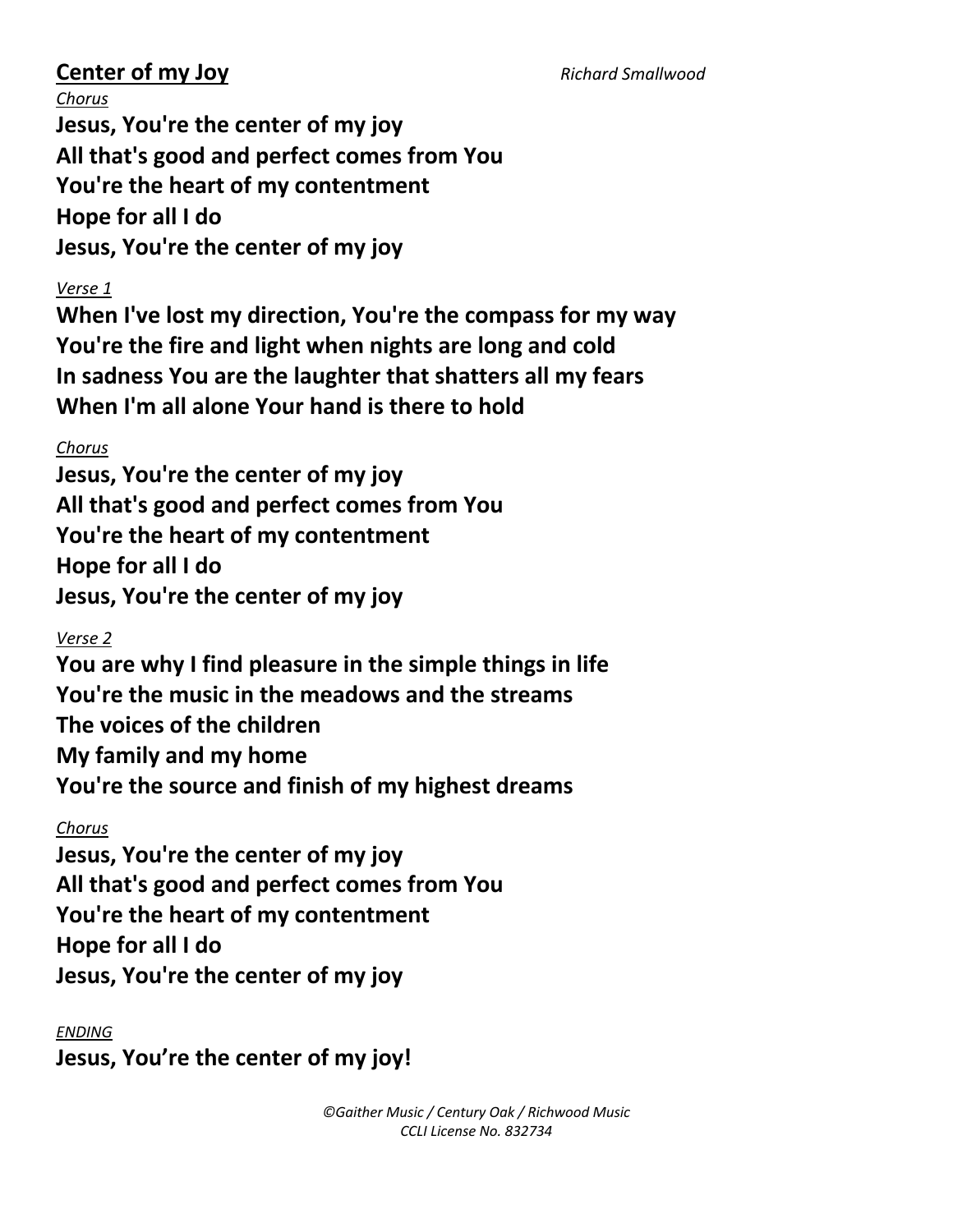# **Doxology** *Thomas Ken, Louis Bourgeois*

**Praise God from whom all blessings flow Praise Him all creatures here below Praise Him above ye heav'nly host Praise Father Son and Holy Ghost**

*Public Domain CCLI License No. 832734*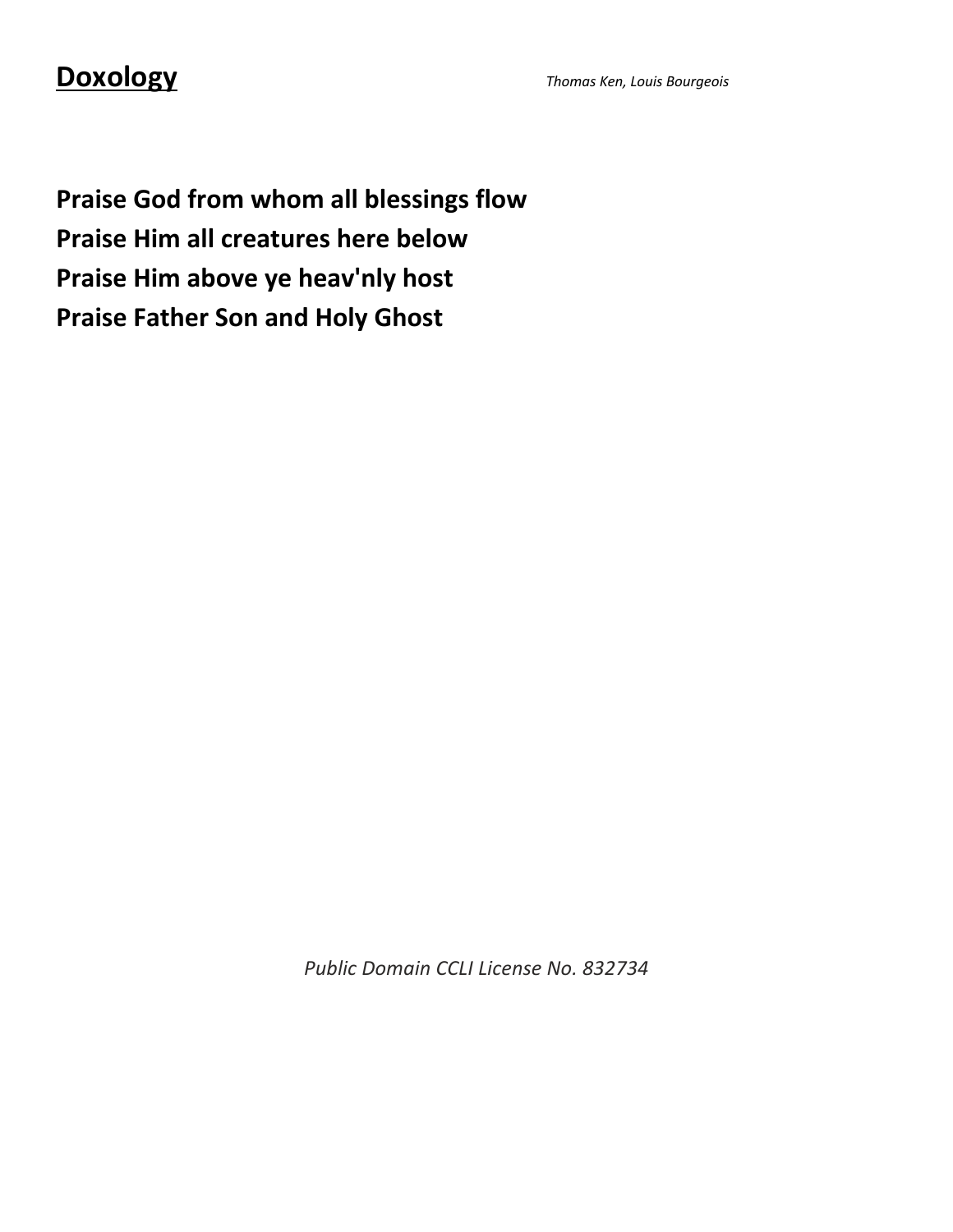**I call You HOLY, Your Name is Holy You are so holy to me I call You Holy, Your Name is Holy Holy You are and Holy You'll be, Yeah** *(6x's)*

**I call You RIGHTEOUS, Your Name is righteous You are so righteous to me I call You righteous, Your Name is righteous Righteous You are and righteous You'll be, Yeah** *(6x's)*

**I call You AWESOME, Your Name is awesome You are so awesome to me I call You awesome, Your Name is awesome Awesome You are and awesome You'll be, Yeah** *(6x's)*

**I call You FAITHFUL, Your Name is faithful You are so faithful to me I call You faithful, Your Name is faithful Faithful You are and faithful You'll be, Yeah** *(6x's)*

**I call You HEALER, Your Name is Healer You are the Healer to me I call You Healer, Your Name is healer Healer You are and Healer You'll be, Yeah** *(6x's)*

**I call You SAVIOR, Your Name is Savior You are the Savior to me I call You Savior, Your Name is Savior Savior You are and Savior You'll be, Yeah** *(6x's)*

**I call You ALL THAT, Your Name is all that You have been all that to me I call You all that, Your Name is all that All that You are and all that You'll be! (END)**

> *©1990 Dawn Treader Music (Admin. by EMI Christian Music Publ.) CCLI No.832734*